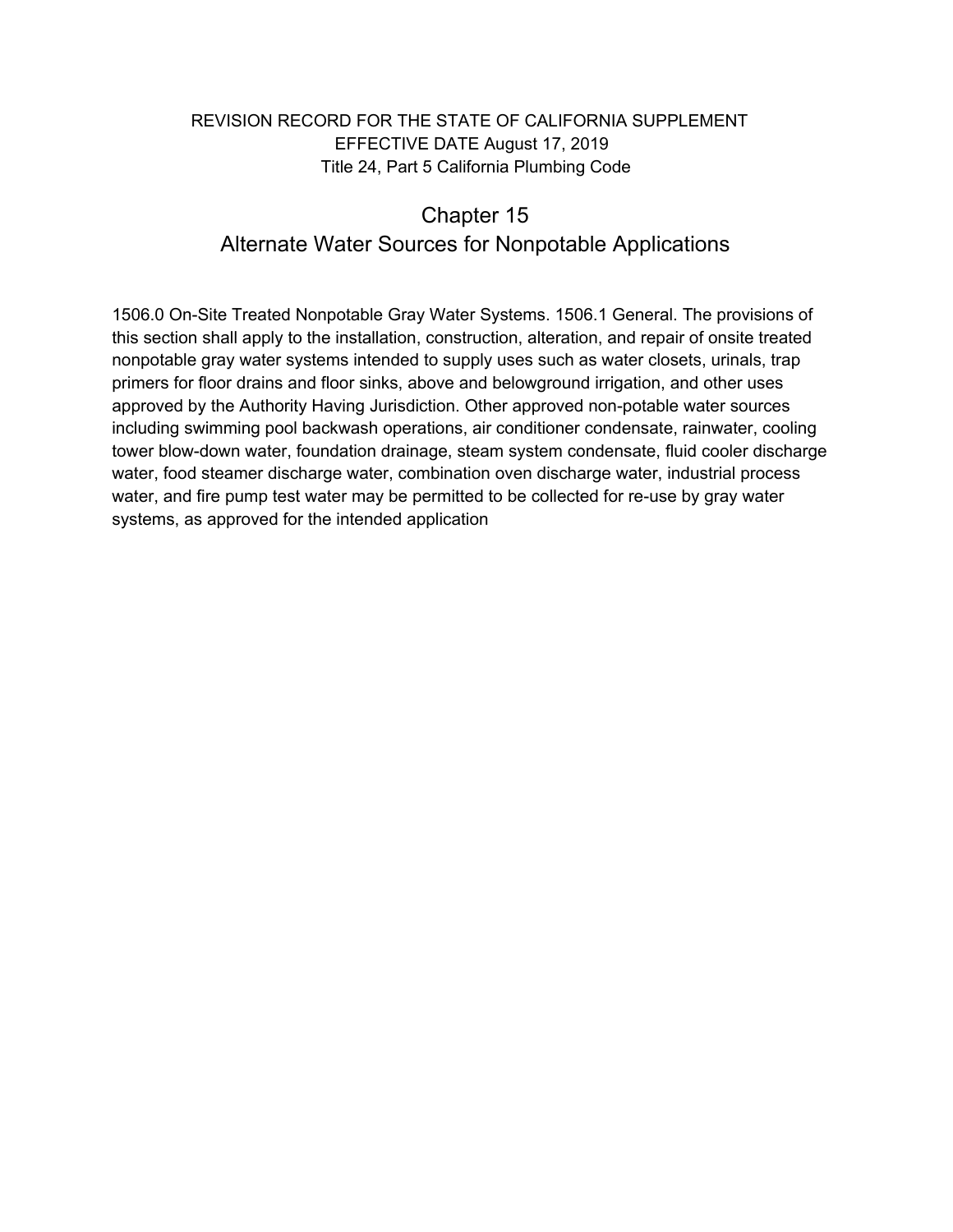| MINIMUM RECEANNED (RECTCEED) MATER SOURCE TESTING, INSPECTION, AND MAINTENANCE I REQUENCT |                                                            |
|-------------------------------------------------------------------------------------------|------------------------------------------------------------|
| <b>DESCRIPTION</b>                                                                        | <b>MINIMUM FREQUENCY*</b>                                  |
| Inspect and clean filters and screens, and replace (where neces-<br>sary).                | Every 3 months.                                            |
| Inspect pumps and verify operation.                                                       | After initial installation and every 12 months thereafter. |
| Inspect valves and verify operation.                                                      | After initial installation and every 12 months thereafter. |
| Inspect pressure tanks and verify operation.                                              | After initial installation and every 12 months thereafter. |
| Clear debris from and inspect storage tanks, locking devices, and<br>verify operation.    | After initial installation and every 12 months thereafter. |
| Inspect caution labels and marking.                                                       | After initial installation and every 12 months thereafter. |

*TABLE 1503.15 MINIMUM RECLAIMED (RECYCLED) WATER SOURCE TESTING, INSPECTION, AND MAINTENANCE FREQUENCY*

\*Note: Frequency is as described in this table, or more frequently as required by manufacturer's instructions and/or the Authority Having Jurisdiction.

## **1504.0 On-Site Treated Nonpotable** *Gray* **Water Systems.**

**1504.1 General.** The provisions of this section shall apply to the installation, construction, alteration, and repair of onsite treated nonpotable *gray* water systems intended to supply uses such as water closets, urinals, trap primers for floor drains and floor sinks, above and belowground irrigation, and other uses approved by the Authority Having Jurisdiction.

*Other approved nonpotable water sources including swimming pool backwash operations, air conditioner condensate, rainwater, cooling tower blow-down water, foundation drainage, steam system condensate, fluid cooler discharge water, food steamer discharge water, combination oven discharge water, industrial process water, and fire pump test water may be permitted to be collected for re-use by gray water systems, as approved for the intended application.*

- **1504.2 Plumbing Plan Submission.** No permit for an on-**»** site treated nonpotable *gray* water system shall be issued until complete plumbing plans, with data satisfactory to the Authority Having Jurisdiction, have been submitted and approved. *[BSC-CG, HCD 1] Prior to commencing the issuance of permits for indoor gray water systems pursuant to state requirements relating to graywater, a city, county, city and county or other local agency shall seek consultation with the local public health department to ensure that local public health concerns are addressed in local standards or ordinances, or in issuing permits. See California Water Code Section 14877.3.*
- **1504.3** System Changes. No changes or connections shall be made to either the on-site treated nonpotable *gray* water system or the potable water system within a site containing an on-site treated nonpotable *gray* water system without approval by the Authority Having Jurisdiction.
- **1504.4 Connections to Potable or Reclaimed (Recycled) » Water Systems.** On-site treated nonpotable *gray* water systems shall have no *direct* connection to a potable water supply or recycled water *supply* system.

*Exceptions:*

*(1)* Potable or reclaimed (recycled) water is permitted to be used as makeup water for a non-pressurized storage tank provided the makeup water supply *inlet* is protected by an air gap in accordance with this code.

*(2) A potable water supply may be connected temporarily for initial testing of the on-site treated nonpotable gray water system as provided in Section 1501.11.2.2.*

**1504.5 Initial Cross-Connection Test.** A cross-connection **«** test is required in accordance with Section 1501.11.2. Before the building is occupied or the system is activated, the installer shall perform the initial cross-connection test in the presence of the Authority Having Jurisdiction and other authorities having jurisdiction. The test shall be ruled successful by the Authority Having Jurisdiction before final approval is granted.

**1504.6 On-Site Treated Nonpotable** *Gray* **Water System « Materials.** On-site treated nonpotable *gray* water supply and distribution system materials shall comply with the requirements of this code for potable water supply and distribution systems, unless otherwise provided for in this section.

**1504.7 On-Site Treated Nonpotable** *Gray* **Water Devices « and Systems.** Devices or equipment used to treat on-site treated nonpotable *gray* water in order to maintain the minimum water quality requirements determined by the Authority Having Jurisdiction shall be listed or labeled (third-party certified) by a listing agency (accredited conformity assessment body) or approved for the intended application. Devices or equipment used to treat on-site treated nonpotable *gray* water for use in water closet and urinal flushing, surface irrigation, and similar applications shall be listed or labeled to NSF 350 or approved by the Authority Having Jurisdiction.

**1504.8 On-Site Treated Nonpotable** *Gray* **Water System « Color and Marking Information.** On-site treated *nonpotable gray* water systems shall have a colored background and marking information in accordance with Section 601.3 of this code.

1504.9 Valves. Valves, except fixture supply control **K** valves, shall be equipped with a locking feature.

**1504.10 Design and Installation.** The design and installa-**«** tion of on-site treated nonpotable *gray water* systems shall be in accordance with Section 1504.10.1 through Section *1504.10.6*.

**1504.10.1 Listing Terms and Installation Instruc-«tions.** On-site treated nonpotable *gray* water systems shall be installed in accordance with the terms of its listing and the manufacturer's installation instructions.